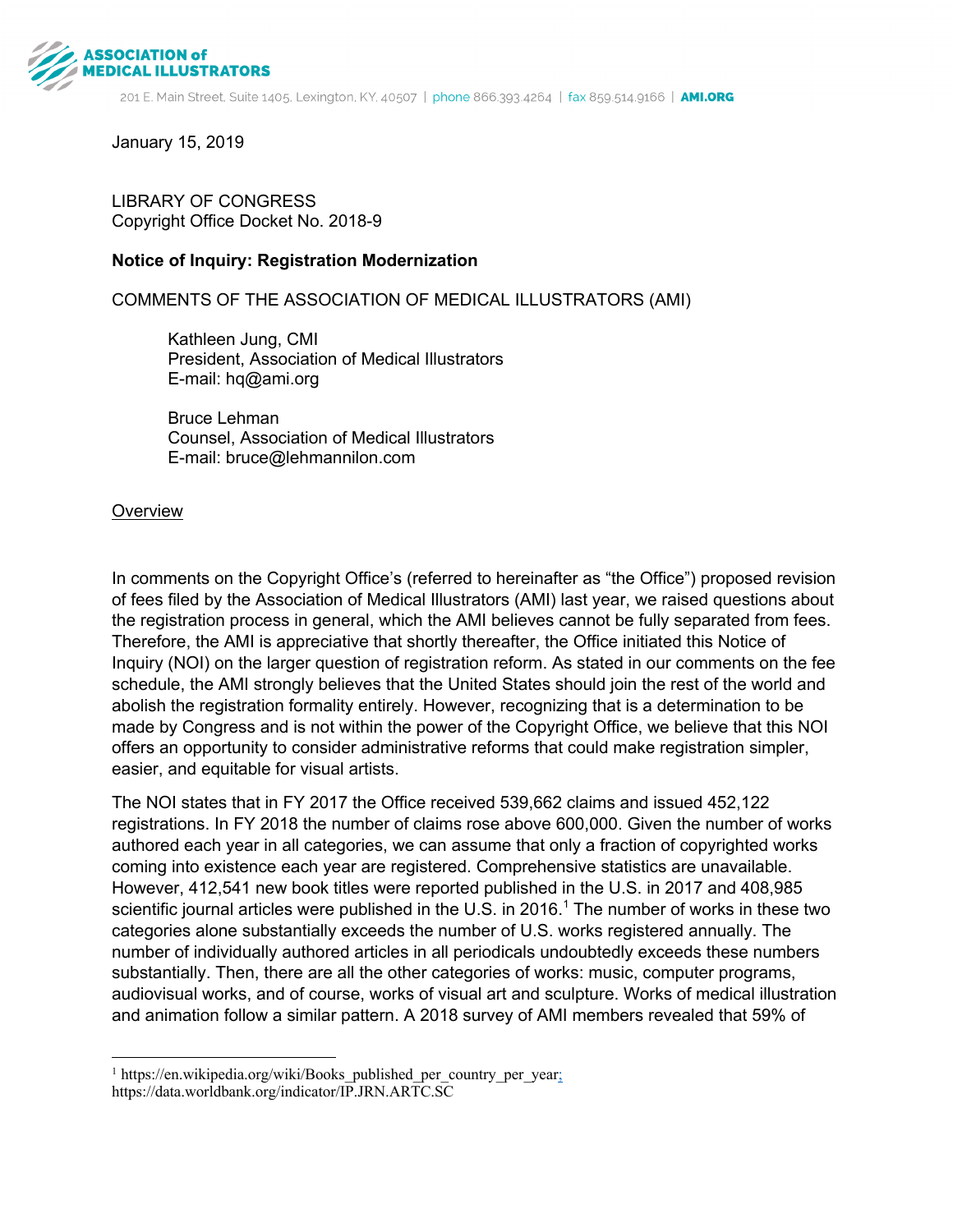respondents never register their copyrights. Medical illustrators who do register their works report that the cost, time, and complexity of registration limit their ability to file claims to only a fraction of the works they actually create.

Because statutory damages are unavailable as a remedy if a work is not registered prior to infringement, copyright is meaningless for the overwhelming majority of authors—including visual artists—who discover that an unregistered work has been infringed. Legal fees necessary to initiate and prosecute a federal court action nearly always exceed actual damages for a freelance writer or artist for whom a commission may range from hundreds to thousands of dollars. The result is that copyright scofflaws are encouraged by the existing registration system in the United States. As a practical matter the U.S. copyright system is skewed overwhelmingly to the benefit of corporate rights holders who are the only entities with the financial and human resources capable of meeting the registration burden. Individual authors, for the most part, are fair game for pirates.

The primary value of the Copyright Office's database of registered works to the public at large is as a source of information to distinguish between works for which reproduction requires a license from those that may be used without permission because they have fallen into the public domain. Yet, because most works—including newly created works—are not registered, it cannot be relied upon for this purpose. Further, prior to the 1976 Copyright Act, many, if not most works, fell into the public domain because registrations were not renewed.

Even if the Copyright Office makes all visual art registrations text-searchable online, without the capability of searching by image, the registry is of extremely limited utility. The title of a visual work is not sufficient to identify the work sought by a search. The searcher may not know the title of the work. Further, there may be hundreds of thousands of similar or identical titles in the registration records of visual works. Other visual works have ambiguous non-descriptive titles like "Untitled", "Works on Paper", or "Series 1." Nor is it uncommon for an artwork to be known by multiple titles, especially since visual art is often re-titled by editors or publishers at the time of each publication. Without the image deposit linked to a registration, the searcher cannot be sure they have located the correct registration or the correct author, or cannot even reasonably find the author.

Furthermore, any attempt to create an image-searchable registry would have deficiencies that cannot be overcome. Visual artists have been shortchanged due to the Copyright Office's policy to discard most visual art deposits 20 years after registration. This has created an extremely prejudicial situation to visual artists who have registered their works and complied with all U.S. formalities.

In view of the foregoing, the AMI welcomes the Copyright Office's effort to improve a fundamentally flawed system. While the concerns set forth above cannot be fully addressed without statutory reform, the AMI agrees with the premise of the NOI that the Office, itself, has the ability to make meaningful reforms in the registration system. We see this as an opportunity to make registration easier and less costly for authors.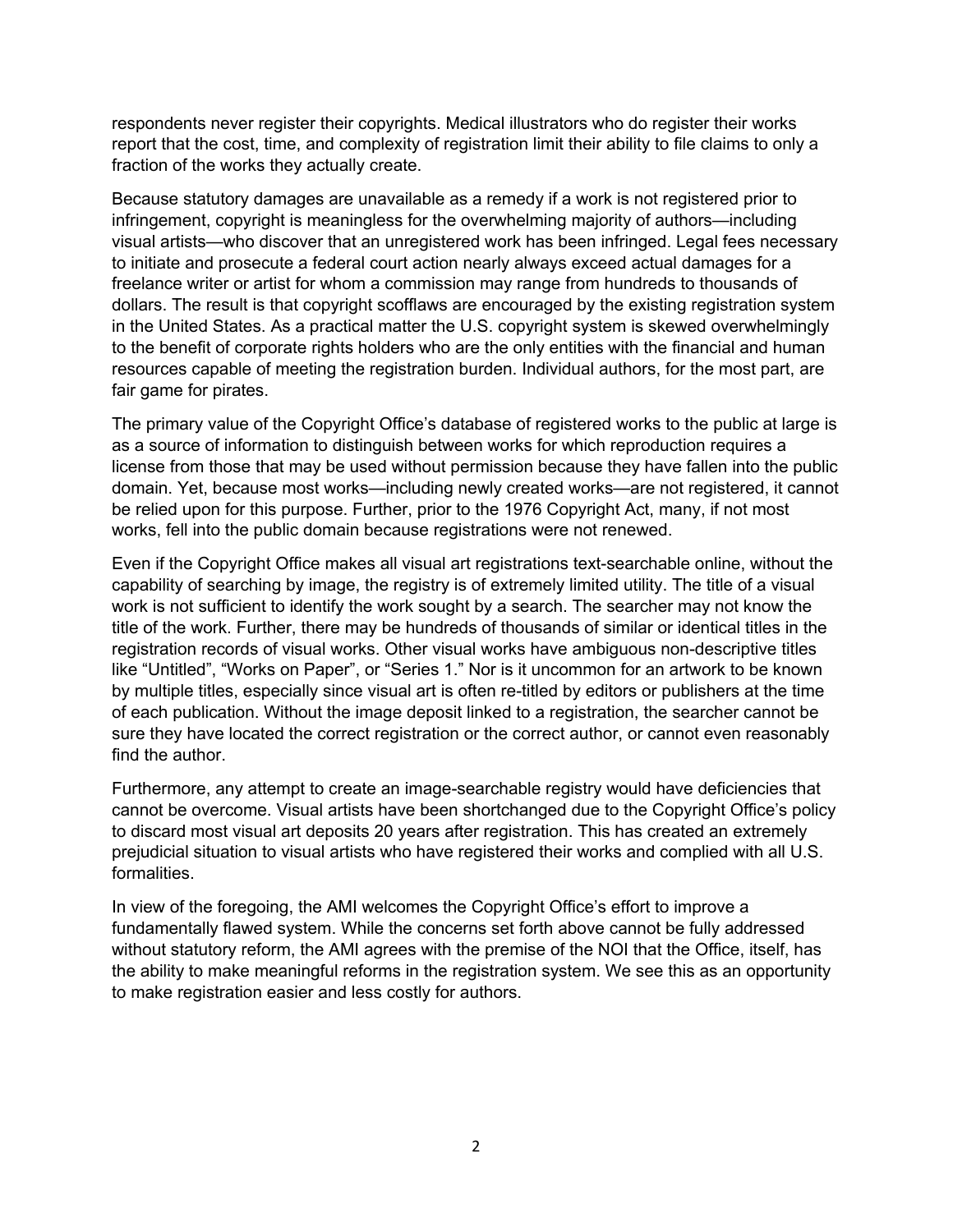## The Application Process: How Users Engage with the System

1. New Solutions for Delivering Application Assistance.

The AMI's comments on the proposed fee schedule discussed the problems its members have with what they perceive are overly complex electronic registration forms that make it easy for them to make mistakes in registration that can be asserted against them as defenses in infringement litigation. They report that in almost all infringement suits the first action of the defense is to challenge the validity of the registration.

For example, AMI members must be careful to make sure that the title of the work registered matches verbatim the title of the file of the accompanying image they upload, even though the system does not make this clear or automatically detect and alert that there is a discrepancy. It can be difficult to be accurate about matters such as publication date of the work being registered; is it the date a copy of the work is delivered to the client? Or, is it the date the work is licensed? Publication is interpreted from the express or implied authorization of the author, so it is necessary for the artist to be clear on a license as to what he or she is authorizing. They must provide the correct answer as to whether the work is made for hire or not. They must make sure that they properly identify the author. If the work is attributed to a pseudonym, they must be careful to check the box for pseudonymous works. Yet, the form is not clear that when registering pseudonymously the author must be sure to declare his or her legal name as the copyright claimant or forfeit the validity of the registration. Authors must also be clear about who is the "claimant" if they are transferring ownership of the copyright. And, they must be careful to be accurate about any limitations of their claim and excluded elements such as pre-existing material or derivatives.

The AMI strongly urges the Copyright Office to reconsider whether this level of detail should be required in an application for registration. However, to the extent that such detail is required, a multi-tier application assistance program would be helpful. The USPTO maintains an inventor assistance hotline as well as a call center providing live, telephonic assistance in resolving problems of formalities of electronically submitted patent applications. These services go beyond the icon display and live chat options discussed in the NOI and the AMI believes the Copyright Office should provide similar services. However, to the extent that such services are provided it is important that the service providers be adequately trained and supervised to assure consistent and uniform advice to applicants. AMI members' interactions with Copyright Office examination staff have sometimes been inconsistent and confusing.

Online chat conversations and any other electronic communications of Copyright Office guidance should be memorialized with the registration application. A preservation of the Copyright Office guidance on filing a form could provide the needed affirmation of a challenged registration by an infringer. As stated before, an infringer's first line of defense is to seek a technical mistake by the author in order to invalidate the registration. To the extent possible, guidance from the Copyright Office should be usable in infringement suits as legal support for authors' entries made when submitting registration applications.

2. Electronic Applications and Payments.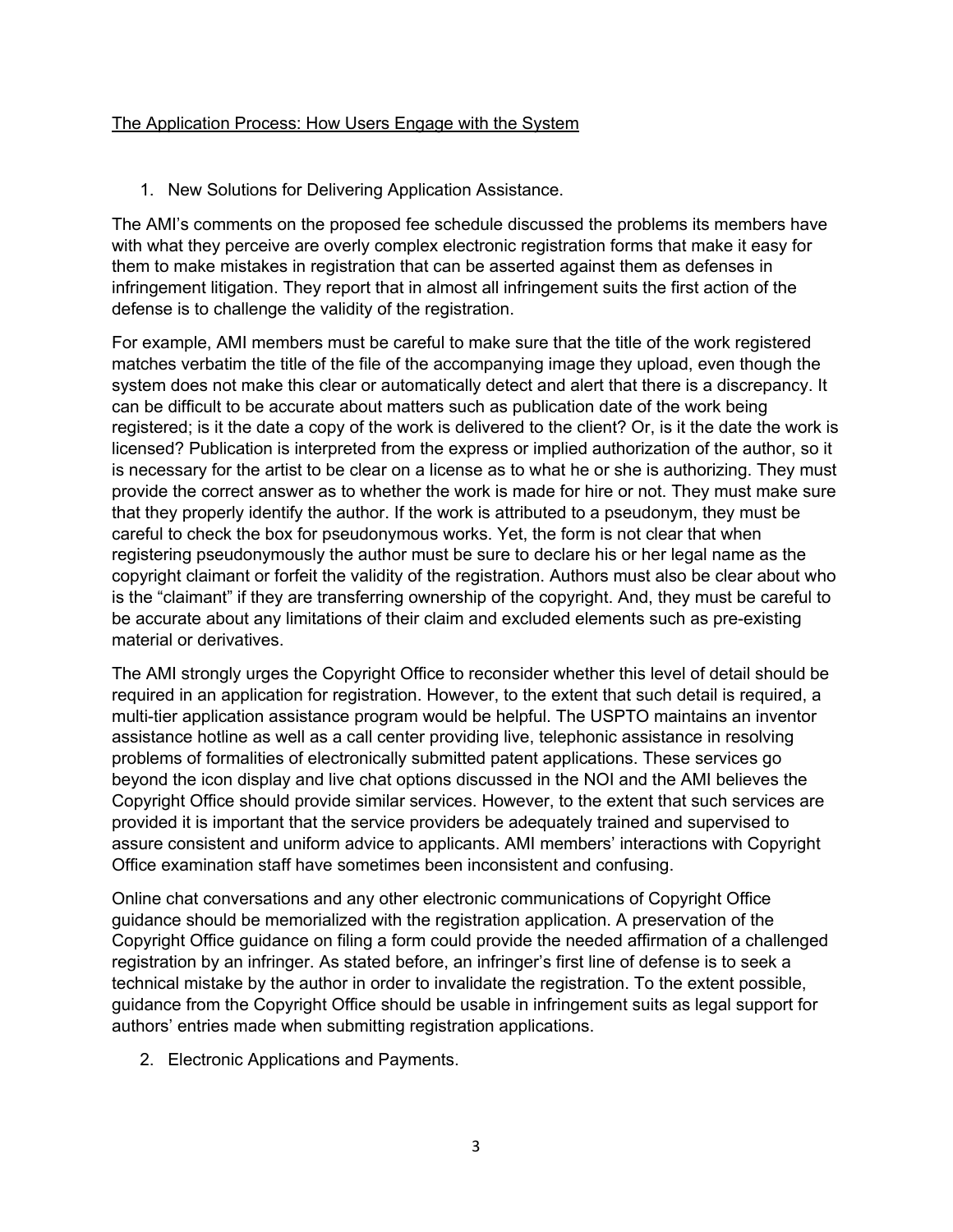AMI members currently use the electronic application system and do not object to elimination, in most cases, of paper applications. AMI members also appreciate user-friendly electronic-only payment methods, provided an ACH payment is accepted online. The AMI believes that stateof-the-art information technology is not only essential for the Office to provide good service to registrants, but that digitization of the entire registration database is of utmost importance for the reasons described in the overview above.

### 3. Electronic Certificates

The AMI believes that the Office's resources should be focused on services to registrants. Therefore, resources currently utilized for printing and mailing paper certificates should be redirected to other services, such as better application assistance as described above. If defaulting to electronic certificates (with appropriate watermarks or other security measures needed to ensure authenticity) would facilitate speedier access to certificates, the AMI believes electronic certificates would be welcomed. Currently, most artists scan the official paper certificate and archive it digitally with the creative work. Many artists would prefer an electronic version. Paper certificates could be an option "by request" but there should not be an extra fee for printing since they are currently included in the cost of a registration.

The AMI also submits that a visual art registration certificate should include an imprint of the image deposit(s) on the face of the registration. With the development of a more sophisticated electronic application interface, a low resolution image(s) can be linked into the application and reviewed by the applicant during the application process.

4. Dynamic Pricing Models

Visual artists are exceedingly prolific. Illustrators need a simple, inexpensive means of filing group registrations encompassing multiple works that would enable each work in the group to be eligible for full statutory damages in infringement actions. As we noted in our fee schedule comments, this currently is not available. Illustrators can only file for multiple works in a single claim as a Collection using the Standard Application. While photographers enjoy a Group Registration option for up to 750 images by a single author, there is no equal solution for illustrators and animators. It is highly inequitable that media conglomerates can file registrations for multiple works by multiple authors for a single low fee, while sole proprietor illustrators have no similar option. The NOI notes that "claims submitted on the Standard Application tend to be more complex because they may involve works created by multiple authors, works with multiple owners, as well as works made for hire, derivative works, collective works, compilations, or other complicated issues." It seems to us that the current system shifts the burden of financing the Office to those most prolific and least able to pay.

The AMI recognizes that the financial burden the examination function imposes on the Copyright Office is the result of a statutory mandate and is not subject to the discretion of the Register. However, that does not mean that the examination function should be supported by fees imposed on authors. If Congress elects to impose the burden of examination on the Copyright Office, that function should be supported by appropriated tax revenue, not fees. Were it clear that taxpayer dollars are necessary to support the examination function, Congress might have a stronger incentive to reconsider the statutory foundation for examination and seriously consider the question of whether it is necessary to safeguard any public interest.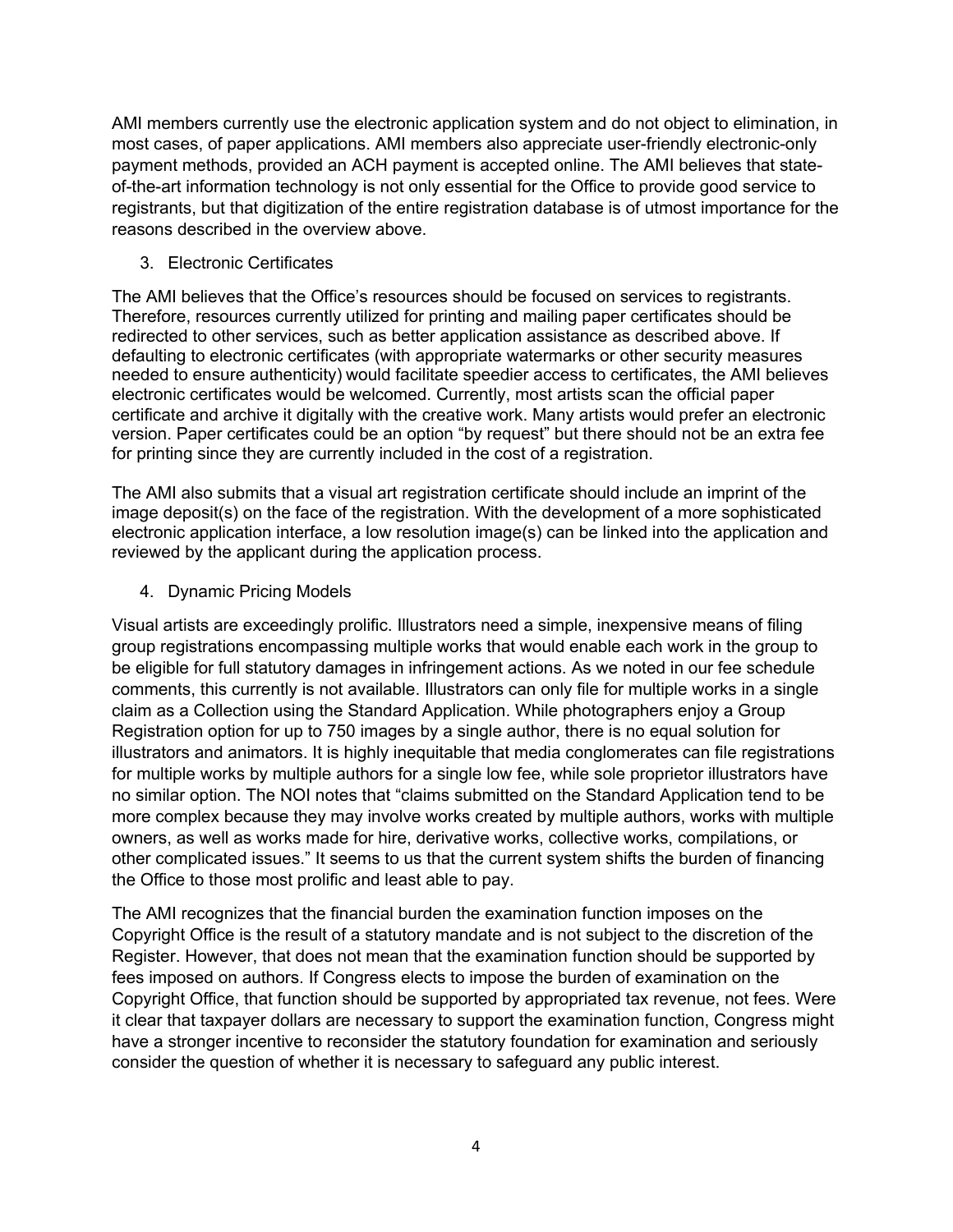Any fee model based on the number of works registered is inherently prejudicial to certain types of authors—especially in the absence of a group registration option. Subscription models, where an author pays a yearly rate to register unlimited works with common pertinent facts, has the potential to incentivize more medical illustrators to register their works. Then an author wouldn't have to selectively choose which works to register in a year due to cost constraints. All works could be registered for one flat rate that could be built into their yearly budgets—similar to how artists budget for monthly software subscriptions (e.g., Adobe Creative Cloud).

# Application Information: The Information Requested on the Application for Registration

## 5. Authorship Statements and Administrative Classifications

Visual art is vast and varied and visual authors are expanding into virtual reality, augmented reality, and other new realms. Additional administrative classifications and/or checkboxes will never keep up with the new authorships and creative collaborations visual artists are engaging in to create new works. We also submit that creating pigeonholes that artists must force their work into will create additional pitfalls for authors who face ministerial challenges to their registrations when infringed.

Rather than creating new administrative classifications, an authorship statement allows an artist to make a declaration of the work in his or her own words and acknowledges that there is no higher authority on the nature of the work than the author who created it.

AMI strongly supports the suggestion of an authorship statement.

6. Derivative Works

This is an issue of concern and complexity for AMI members. Works of medical illustration and animation are often created using an artist's pre-existing art or 3D computer generated models (e.g., visualizing common anatomy views) with modifications and additions to satisfy a client's needs. We support efforts to eliminate cumbersome check boxes and allow applicants to more easily explain in their own words the elements that are pre-existing versus the "new material to be included." These changes would simplify registering derivative works.

When a medical illustrator wishes to register a revised work (which is classified as a derivative) the author must have the VA# of the previously registered work in order to register the derivation. However, the VA# of the first registration is often not available to the author for 6–14 months. This effectively means that a timely registration on a revised work is effectively denied to the author. Allowing a universal number, (like a Unified Case Number as suggested in 11. of this NOI) to be referenced in lieu of an in-progress, but unavailable and unknown VA# would solve this problem. The AMI would like to submit for further consideration that revisions to an author's work be registrable with the same title as the first registration and simply appended with a version number like v2, v3, etc., without the necessity of excluding previously registered work and including new work. Linking together registrations of revisions of the same work is sensible and streamlines paperwork and records.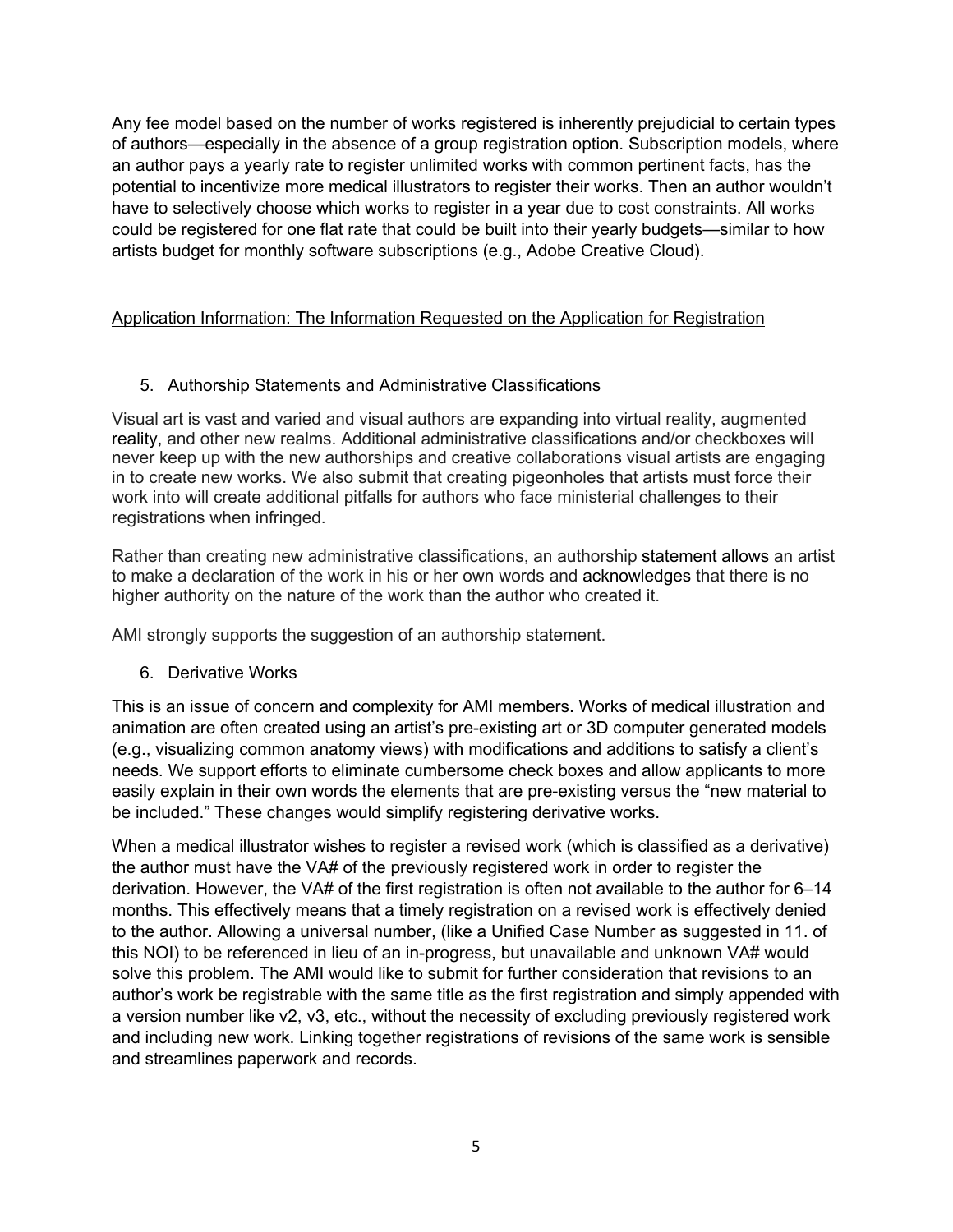The AMI would not object to asking applicants to affirmatively state whether a work submitted is derivative *providing the application form makes it crystal clear as to what constitutes a derivative work*. With regard to compilations and collective works, the answer would be the same as long as it is emphasized that there should be clarity as to the meaning of these terms. They should be explained in simple language that non-lawyers can easily understand.

Again, AMI members are concerned that mistakes in registration may be used as defenses when they seek statutory damages in infringement litigation. The registration process should not be turned into a game of "gotcha" where mistakes in formalities defeat the purpose of copyright, which is to grant exclusive rights to authors. To the extent possible, Copyright Office regulations should reflect this fact and state clearly that mistakes regarding such formalities do not constitute defenses in infringement litigation.

7. Simplifying Transfer Statements

The AMI supports simplification of transfer statements. However, the Copyright Office's first priority – as long as the registration formality continues to be mandated in statute – should be to encourage initial registration by making it as simple, easy, and inexpensive as possible. While the concept of creating a single, easily sourced public record of copyright ownership has theoretical merit, as a practical matter it is beyond the ability of illustrators to take advantage of it or to bear the associated costs. As noted in the overview, that is currently the case as reflected in the fact that only a minority of copyrighted works are actually registered. Only a small percentage of AMI members or assignees of copyrights utilize the Office's recordation services.

# 8. In-Process Corrections

The Effective Date of Registration (EDR) is another requirement fraught with pitfalls which exemplifies the complications that arise out of a system of burdensome formalities. The EDR is of importance primarily in determining eligibility for statutory damages in infringement litigation when the question arises of whether the registration predates the infringement. Currently our members wait 6–12 months for a registration certificate—this is a failure of service when the requirement for timely registration is 90 days. The current system backlog prejudices the author by creating additional burdens in navigating the registration process so that he or she can obtain the intended benefits of a Constitutionally granted exclusive right. Therefore, the AMI welcomes the willingness of the Office to permit a registrant to more easily edit and correct mistakes while the application is waiting to be processed by an examiner.

Some artists are applying for registration earlier in their workflow (in some cases upon first delivery of a work to the client) as a tactic to fight piracy. However, the real world production process of illustrations and animations often involves numerous rounds of revisions, such that by the time a copyright registration application is opened by an examiner months later, the work has some minor material changes. For in-process corrections to benefit visual artists, the applicant must be able to upload a minor revision to the deposit copy.

Additionally, we anxiously await the Supreme Court decision on *Fourth Estate Public Benefit Corp. v Wall-Street.co*m. If the court rules in favor of the Certificate Rule, which the Office has endorsed, there will be significant harm to creators who will effectively be denied full copyright protections while they wait the long 6–12 months for processing of their registration application.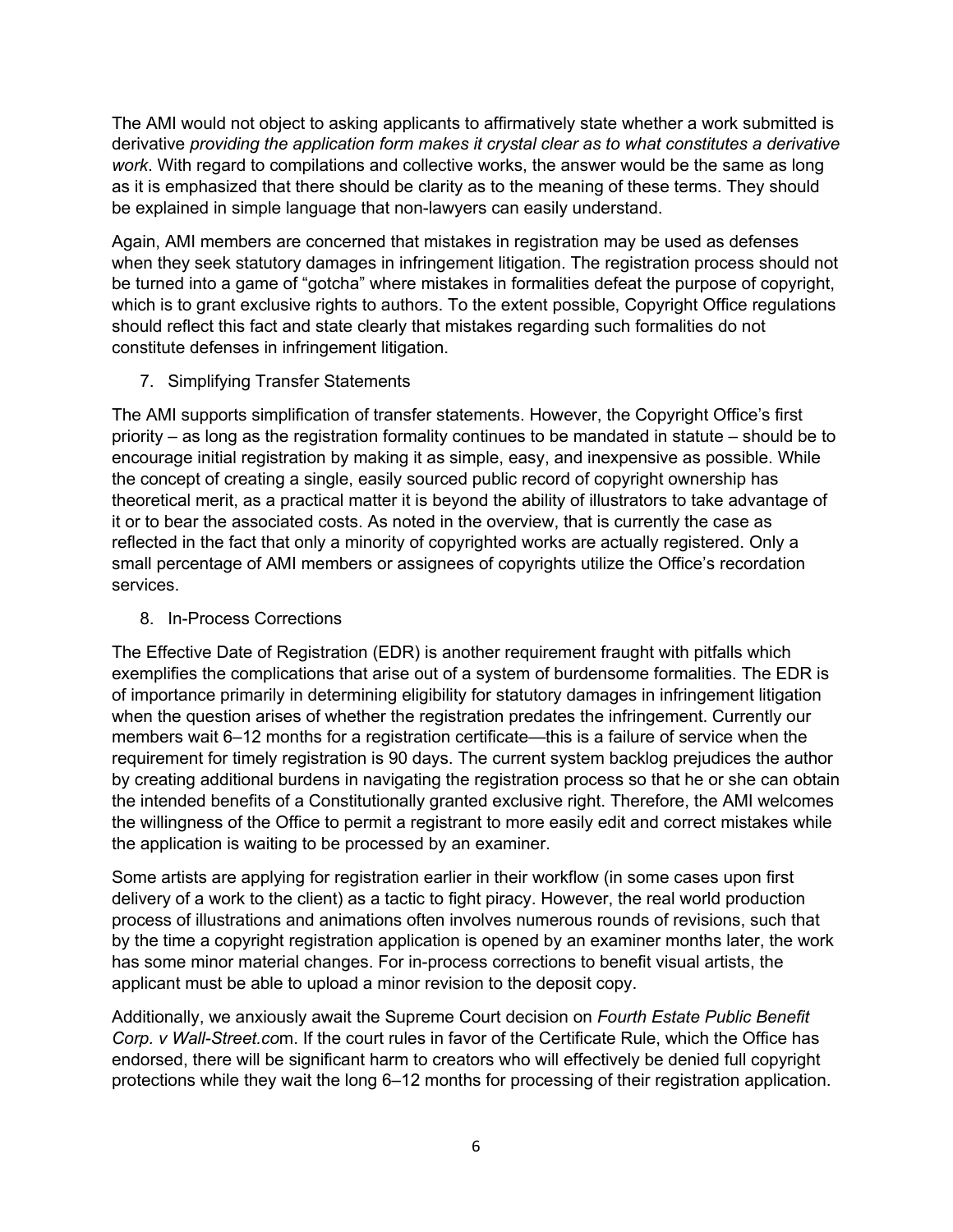Anything that creates a hurdle for an author in securing the right to statutory damages defeats the entire purpose of copyright and only gives a free pass to copyright scofflaws. It cannot be emphasized enough that for the majority of authors, such as visual artists, actual damages alone will never justify the legal costs of copyright infringement litigation. Therefore, every detail of the registration system should be engineered as much as humanly possible to be author friendly. We live in an era where the ability to infringe is no longer limited to those with a printing press. If the Copyright Office is to continue to have a rationale for existence this must be recognized and taken into consideration in every administrative decision made by the Office, especially with regard to registration reform.

9. The Rights and Permissions Field

The Rights and Permissions field, containing contact information of the creator, should only be editable by the copyright registrant/owner. We welcome database improvements that would allow authors to keep their contact information updated free-of-charge. However, the AMI continues to assert that a text-only searchable database of visual art registrations has extremely limited utility to users. This deficiency cannot be overcome because the Copyright Office has a policy of discarding visual art deposits.

10. Additional Data

The AMI has no objection to the *option* to include data such as ISBNs, DOIs or other unique identifiers in registration applications. However, it should not be mandatory. To do so would add yet a new formality setting the United States apart from a world in which no other country has any formalities. The imposition of formalities are prohibited by the Berne Convention, of which the U.S. became a party to in 1989.

11. Application Programming Interfaces (APIs)

The AMI does not object to the use of APIs as long as they are completely *optional* and not a precondition to electronic registration by an individual applicant. In this regard, the AMI concurs with the NOI statement that any such *optional* system should not "facilitate business models that charge excessive premiums or otherwise prey upon individual authors who may be less sophisticated about the copyright system."

The AMI supports third-party APIs that enhance an author's ability to "push" registration application information to the Copyright Office. For example, software plugins that integrate with creator software and platforms, like Adobe Creative Cloud or digital asset management software. However, at this time we oppose APIs that "pull or export" registration information from the Copyright Office database—third parties should never be allowed to pull the deposit copy image. APIs also should never be able to pull works registered as unpublished. If API integration is implemented, there should be a rigorous application and evaluation process that includes public comment from rights holders before any API is granted "export" access.

The Copyright Office has the burden and the duty to safeguard any deposit that is made to them. "Public display" is a right of the copyright owner, and as such the Office would be in violation by allowing the public to view the deposit images, much less access them in a way that enables a business model for third parties. If authors want to display their works with third parties, they are free to do so by express permission, but not through copyright registration compliance.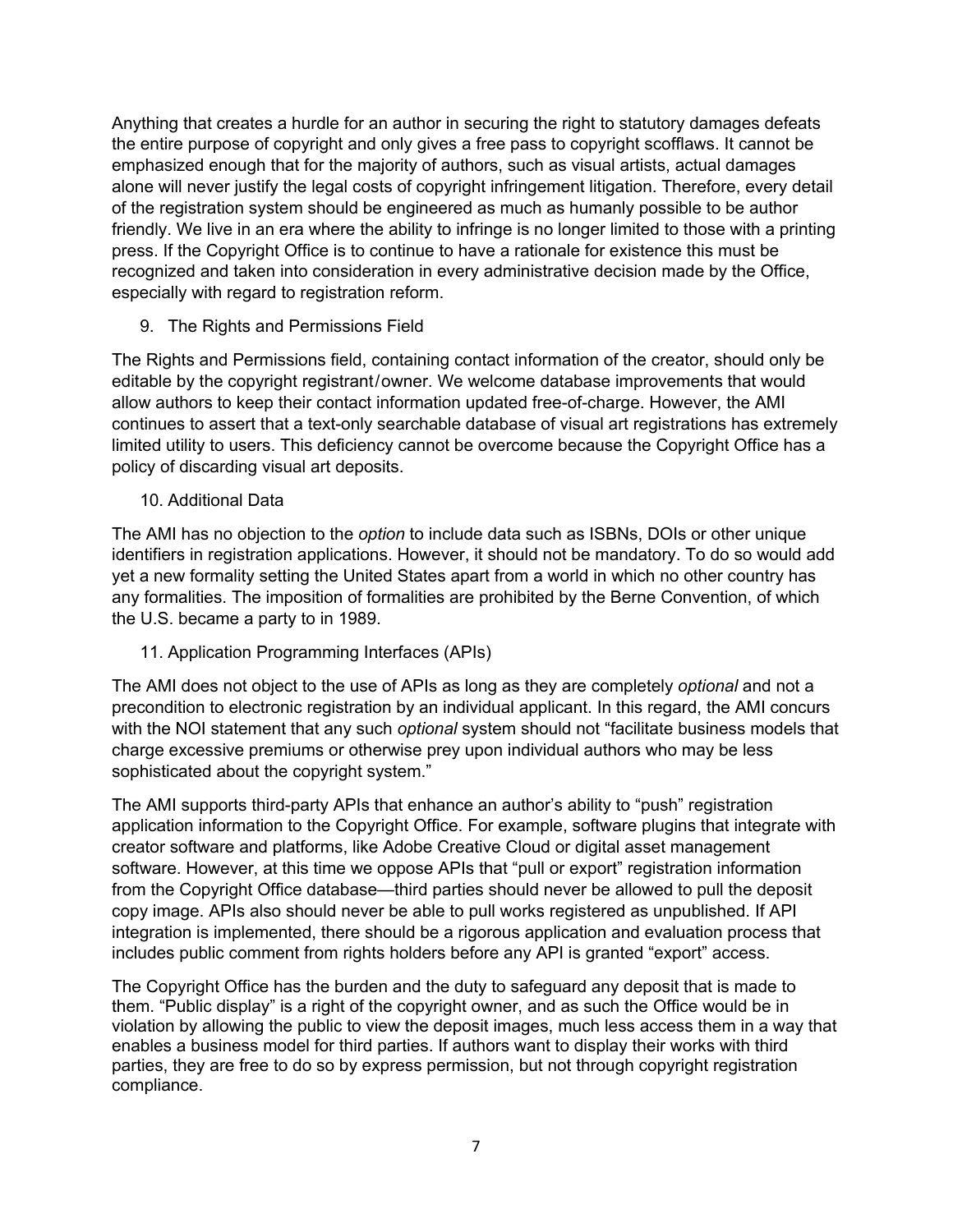## Public Record: How Users Engage and Manage Copyright Office Records

## 12. The Online Registration Record

The AMI submits that online registration records include only the final registration, and not the application or any internal correspondence between the author and the Copyright Office. Refusals, appeals, and corrections of mistakes should remain available upon request of the author.

The AMI strongly believes that participation in any expansion of online registration records be purely optional and that failure to provide any such records would in no way prejudice the author or rights holder in enforcement of rights.

However, while such expansion may have utility to some registrants and users, there are other information technology investments that should be undertaken and completed before *any* of the Office's resources are directed at such a project. As we have emphasized throughout these comments, the Office's first priority should be making the core function of electronic registration simpler, easier, and cheaper for non-institutional applicants such as illustrators. As long as only a minority of copyrighted works are registered, Copyright Office records—digital or otherwise are of limited utility to anyone seeking to determine copyright status or authorship of a work. Equally as important to users of the Office's registry is the urgent need to digitize the entire registration database so that anyone online can search copyright registrations prior to 1978 that currently require a physical search at the Office in Washington. It cannot be over-emphasized that results of text-only searchable visual art registrations, that are themselves text-only, are of extremely limited utility. The absence of deposits duly submitted to the Copyright Office by authors complying with all formalities to protect their rights, is a problem and a burden created by a long-standing Copyright Office policy.

### 13. Linking Registration and Recordation Records

There is no question that such linking makes sense. However, the AMI would again emphasize that any such investment should stand behind investments that 1) facilitate registration by individual authors and that 2) expand access to registration records that currently are not available electronically.

### 14. Unified Case Numbers

The elimination of multiple identification numbers required to keep track of applications, correspondence, and requests for reconsideration and replacement with one single case number is consistent with the AMI's view that the first priority should be to make registration simpler and easier for an individual applicant, such as a medical illustrator. As mentioned previously, any online chat or other electronic support given to a registrant should be linked to the application and registration through a Unified Case Number. Therefore, the AMI supports this suggestion.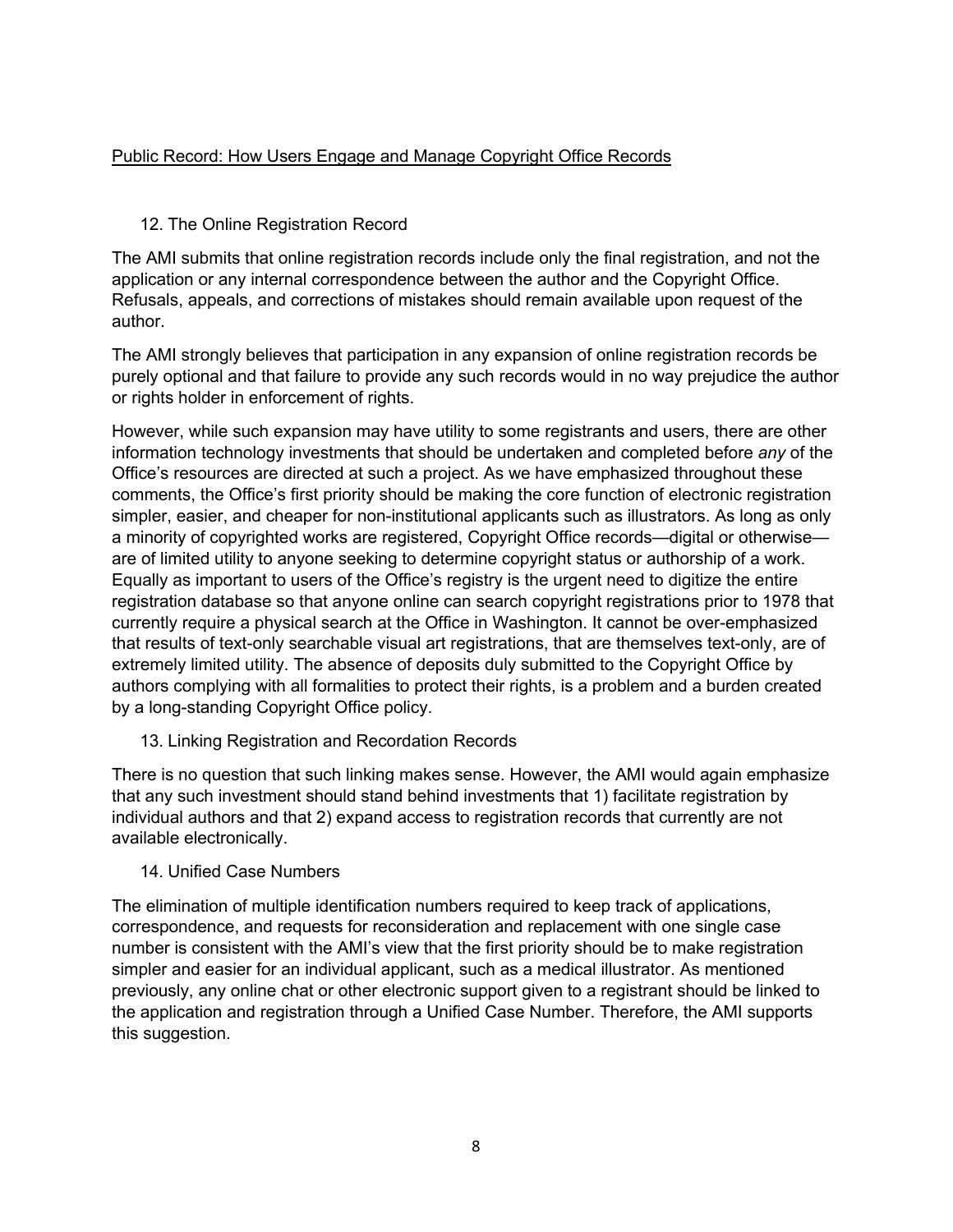# Deposit Requirements: The Deposit Requirements for Registration and Related Security **Considerations**

# 15. Digital First Strategy

The AMI supports the proposal to eliminate the need for physical deposits for purposes of registration. This is consistent with our desire to make the registration process easier. We object to the requirement of a mandatory physical deposit when demanded by the Library of Congress (LOC) for its collections, but we recognize that this is beyond the power of the Register and would require legislation. Anything that simplifies the burden of registration for the individual illustrator applicant is to be welcomed.

16. Digital Deposit Security

Unauthorized access to images created by professional illustrators is particularly damaging to illustrators in comparison with other categories of works. Therefore, preventing unauthorized access is vitally important. However, the quality and resolution of the images required for deposit is of equal importance. High resolution, commercial grade images are not necessary for examination determinations such as copyrightable subject matter. The damage to the artist of unauthorized or inadvertent access and downloading can be catastrophic if the purloined image file is of the same resolution and quality as that provided by the illustrator to a publisher client. Therefore, we applaud the inclusion of this priority in the NOI. The AMI would be willing to work with the Office to develop standard protocols that would address this issue.

# Additional Considerations

The NOI did not contain a section or specific question about group registrations. However, this issue is raised at the outset of our comment on dynamic pricing models. The AMI wishes to emphasize that the option of group registration for multiple published images for a single, reasonable fee should be available for works of visual art and we would welcome the opportunity to work with the Office in developing such an option.

Another consideration that has bearing on the registration system function and budget is the unresolved matter of the vacant Register position. The Register of Copyrights Selection and Accountability Act of 2017 passed the House, but remains pending in the Senate. Additionally, discussions about an independent Copyright Office separate from the LOC could have ramifications as it relates to demands for mandatory deposit requirements to add to the LOC collections. We question whether the Copyright Office should be undertaking such massive reform of the registration system under the Acting Register who could be discharged and replaced at the Librarian's discretion? We continue to press Congress to decide these issues and bring stability to the Copyright Office.